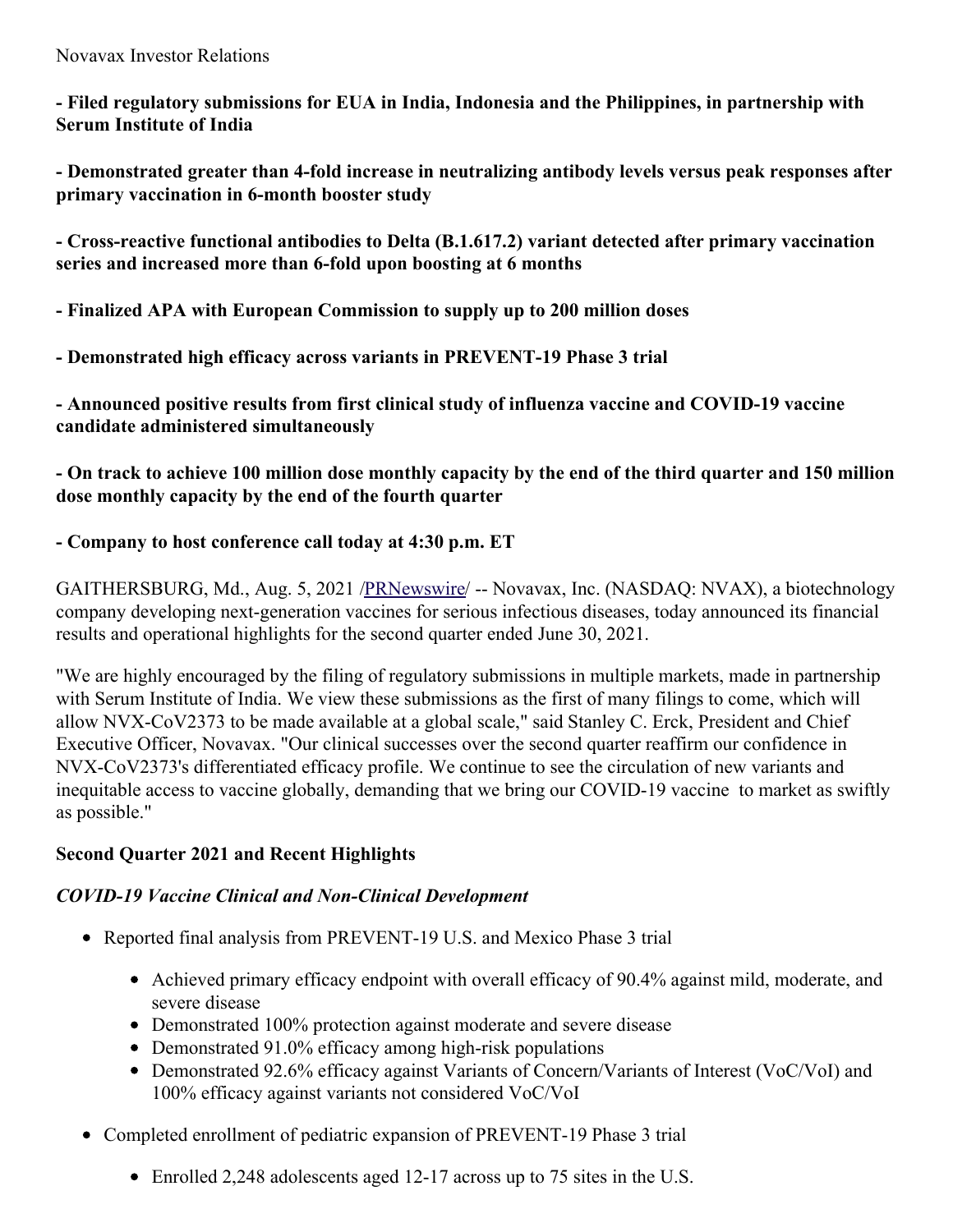- Blinded crossover expected to begin in August 2021 to ensure all participants have access to active vaccine
- Published results from late-stage South Africa Phase 2b and UK Phase 3 trials in *The New England Journal of Medicine*
- Completed UK Phase 3 crossover arms and initiated crossover studies in PREVENT-19 and South Africa Phase 2b trials to ensure all participants have access to active vaccine
- Advanced clinical development of booster studies of NVX-CoV2373
	- Reported 6-month booster data from U.S. and Australia Phase 2 trial
		- Wild-type neutralizing antibodies increased more than 4-fold versus primary vaccination series
		- Cross-reactive functional antibodies to the Delta (B.1.617.2) variant strain detected after primary vaccination series and increased more than 6-fold following boosting
		- Analysis of sera from primary series immunization showed cross-reactive functional antibodies to the Alpha (B.1.1.7), Beta (B.1.351), and Delta (B.1.617.2) variant strains, all of which increased 6- to 10-fold with a booster dose
- Participated in two UK Vaccines Taskforce-supported studies evaluating heterologous vaccination (Com-COV2) and heterologous boosting (CoV-Boost)

### *COVID-19 Vaccine Regulatory Pathway*

- Filed regulatory submissions in partnership with Serum Institute of India Pvt. Ltd. (SII) for emergency use authorization in multiple markets
	- Submitted regulatory filings with the Drugs Controller General of India (DCGI) and regulatory agencies in Indonesia and the Philippines
	- Expect to file for Emergency Use Listing with the World Health Organization in August 2021
- Expect to complete regulatory filing with the UK Medicines and Healthcare products Regulatory Agency (MHRA) in the third quarter of 2021
- Expect to complete additional regulatory filings in other markets within weeks of MHRA filing, including with the European Medicines Agency (EMA), Australian Therapeutic Goods Administration, Health Canada, and New Zealand Medsafe
- Expect to submit for emergency use authorization to the U.S. Food and Drug Administration in the fourth quarter of 2021

# *COVID-19 Vaccine Manufacturing and Supply*

- Collaborated with partners globally to progress toward anticipated manufacturing capacity
	- On track to achieve capacity of 100 million doses per month by the end of the third quarter of 2021 and 150 million doses per month by the end of the fourth quarter 2021
	- Initiated technology transfer at National Research Council of Canada Biologics Manufacturing Centre to produce NVX-CoV2373
- Expanded agreements globally to ensure equitable access to low-, middle-, and high-income countries
	- Entered into advance purchase agreement with Gavi, the Vaccine Alliance, to provide 1.1 billion doses to the COVAX Facility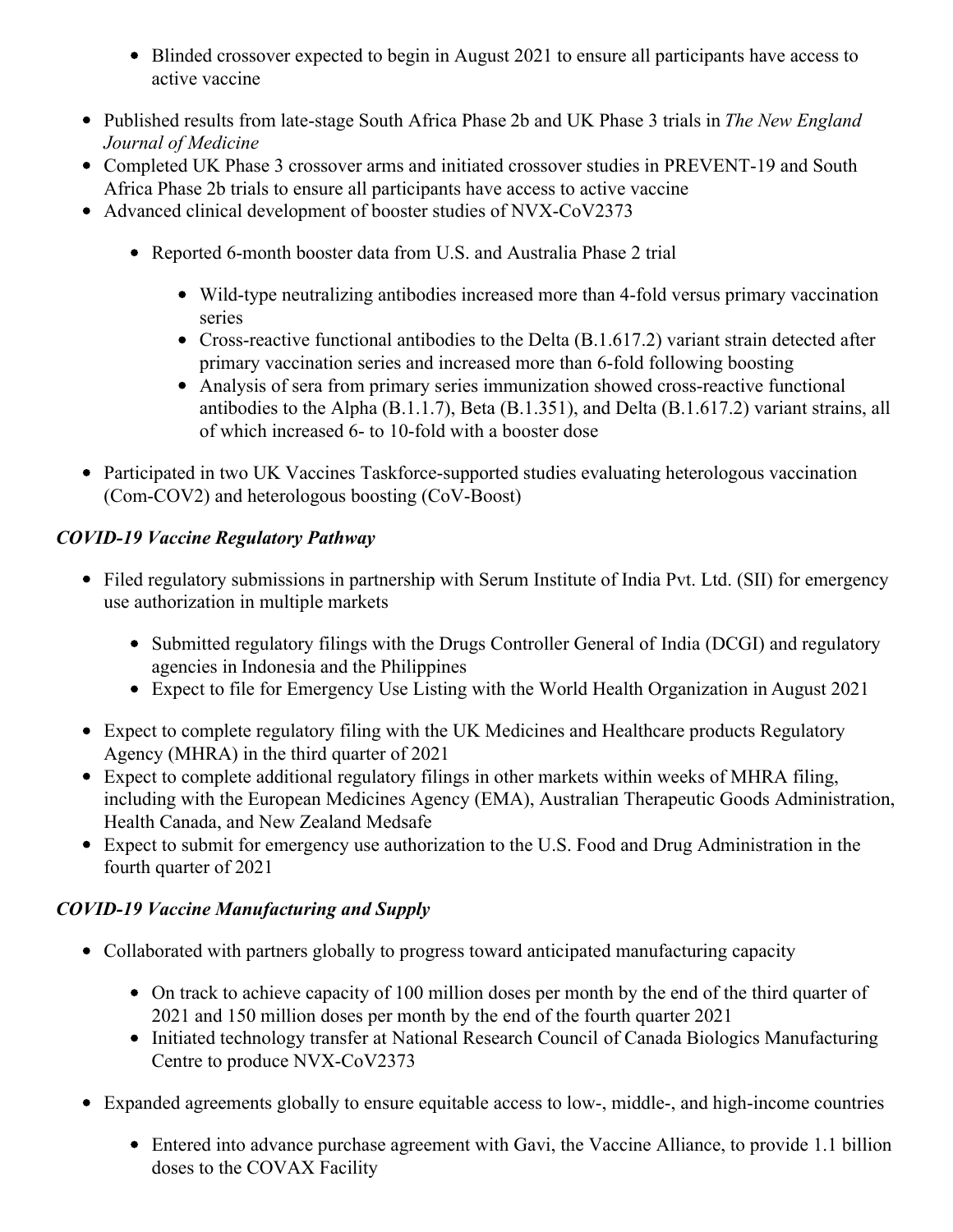- Novavax to manufacture and distribute 350 million doses
- SII to manufacture and distribute the remaining balance of the 1.1 billion doses to lowand middle-income countries
- Finalized terms of advance purchase agreement with European Commission to supply up to 100 million doses with the option for an additional 100 million doses through 2023
	- Delivery of doses to begin following anticipated regulatory approval from EMA

# *NanoFlu TM / NVX-CoV2373 Combination Vaccine (qNIV/CoV2373)*

- Announced preclinical data for qNIV/CoV2373 and expect to initiate Phase 1 clinical trial in Australia later this year
	- qNIV/CoV2373 induced strong functional antibodies, high levels of anti-S IgG, and neutralizing antibody titers
	- Preclinical data manuscript submitted for publication to a peer-reviewed journal and posted via the preprint server on [bioRxiv.org](https://c212.net/c/link/?t=0&l=en&o=3251498-1&h=2733623176&u=https%3A%2F%2Fc212.net%2Fc%2Flink%2F%3Ft%3D0%26l%3Den%26o%3D3158017-1%26h%3D3077450631%26u%3Dhttps%253A%252F%252Fwww.biorxiv.org%252F%26a%3DbioRxiv.org&a=bioRxiv.org)
- Announced data from sub-study in UK Phase 3 trial, supporting co-administration of NVX-CoV2373 with influenza vaccination
	- 431 participants received approved seasonal influenza vaccine, while half of those participants were co-vaccinated with NVX-CoV2373
	- Co-administration did not negatively impact influenza immune response for any of the four influenza strains in the quadrivalent influenza vaccine
	- Confirmed efficacy trend of 87.5% against COVID-19
	- Data manuscript submitted for publication to a peer-reviewed journal and posted via the preprint server on medRxiv.org

### *Malaria Vaccine / Matrix-M™ Adjuvant Collaboration*

- Ongoing clinical development for R21, the University of Oxford's malaria vaccine candidate formulated with Matrix-M™ adjuvant, in collaboration with SII
	- Phase 3 licensure trial underway in 4,800 participants, aged 5-36 months
	- Phase 2b clinical trial results demonstrated 77% efficacy and were published in *Preprints with The Lancet*

# **Financial Results for the Three Months Ended June 30, 2021**

Novavax reported a net loss of \$352 million, or \$4.75 per share, for the second quarter of 2021, compared to a net loss of \$18 million, or \$0.30 per share, for the second quarter of 2020.

Novavax revenue in the second quarter of 2021 was \$298 million, compared to \$36 million in the same period in 2020. This increase was due to increased development activities relating to NVX-CoV2373 for services performed under the U.S. government and Coalition for Epidemic Preparedness Innovations agreements.

Research and development expenses increased to \$571 million in the second quarter of 2021, compared to \$35 million in the same period in 2020. The increase was primarily due to the development of NVX-CoV2373.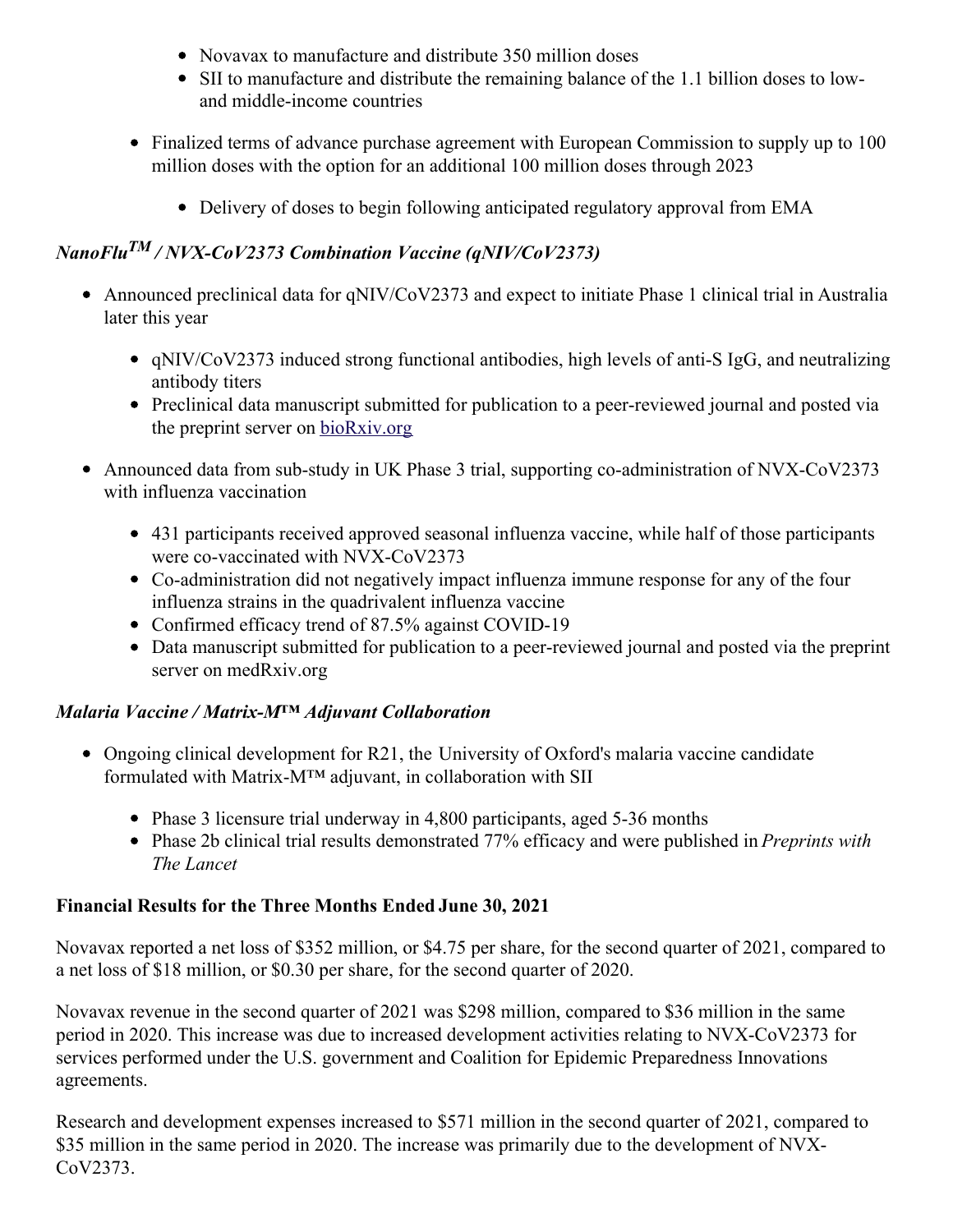General and administrative expenses increased to \$73 million in the second quarter of 2021, compared to \$18 million for the same period in 2020. The increase was primarily due to increased employee-related costs, stock-based compensation expenses, and professional fees supporting our NVX-CoV2373 program.

As of June 30, 2021, Novavax had \$2.1 billion in cash, cash equivalents and restricted cash, compared to \$806 million as of December 31, 2020. Net cash provided by operating activities for the first six months of 2021 was \$807 million, compared to \$93 million for the same period in 2020. The increase in cash provided was primarily due to \$1.1 billion in payments under advance purchase agreements recorded as deferred revenue and the timing of payments to third parties.

Through utilization of At-the-Market (ATM) offerings during the first six months of 2021, Novavax raised net proceeds of \$565 million.

### **Conference Call**

Novavax will host its quarterly conference call today at 4:30 p.m. ET. The dial-in numbers for the conference call are (866) 652-5200 (Domestic) or (412) 317-6060 (International). Participants will be prompted to request to join the Novavax, Inc. call. A replay of the conference call will be available starting at 7:30 p.m. ET on August 5, 2021 until 7:30 p.m. ET on November 12, 2021. To access the replay by telephone, dial (877) 344-7529 (Domestic) or (412) 317-0088 (International) and use passcode 10158313.

A webcast of the conference call can also be accessed on the Novavax website at novavax.com/events. A replay of the webcast will be available on the Novavax website until November 12, 2021.

# **About NVX-CoV2373**

NVX-CoV2373 is a protein-based vaccine candidate engineered from the genetic sequence of the first strain of SARS-CoV-2, the virus that causes COVID-19 disease. NVX-CoV2373 was created using Novavax' recombinant nanoparticle technology to generate antigen derived from the coronavirus spike (S) protein and is formulated with Novavax' patented saponin-based Matrix-M™ adjuvant to enhance the immune response and stimulate high levels of neutralizing antibodies. NVX-CoV2373 contains purified protein antigen and can neither replicate, nor can it cause COVID-19. In preclinical studies, NVX-CoV2373 induced antibodies that blocked the binding of spike protein to cellular receptors and provided protection from infection and disease. It was generally well-tolerated and elicited robust antibody response in Phase 1/2 clinical testing.

NVX-CoV2373 is being evaluated in two pivotal Phase 3 trials: a trial in the U.K. that demonstrated efficacy of 96.4% against the original virus strain, 86.3% against the Alpha (B.1.1.7) variant and 89.7% efficacy overall; and the PREVENT-19 trial in the U.S. and Mexico that demonstrated 100% protection against moderate and severe disease and 90.4% efficacy overall. It is also being tested in two ongoing Phase 2 studies that began in August 2020: A Phase 2b trial in South Africa that demonstrated 55% efficacy overall in HIVnegative participants and 48.6% efficacy against a newly emerging escape variant first described in South Africa, and a Phase 1/2 continuation in the U.S. and Australia.

NVX-CoV2373 is stored and stable at 2°- 8°C, allowing the use of existing vaccine supply chain channels for its distribution. It is packaged in a ready-to-use liquid formulation in 10-dose vials.

# **About NanoFlu™**

NanoFlu™ is a recombinant hemagglutinin (HA) protein nanoparticle influenza vaccine produced by Novavax in its SF9 insect cell baculovirus system. NanoFlu™ uses HA amino acid protein sequences that are the same as the recommended wild-type circulating virus HA sequences. NanoFlu™ contains Novavax' patented saponin-based Matrix-M™ adjuvant.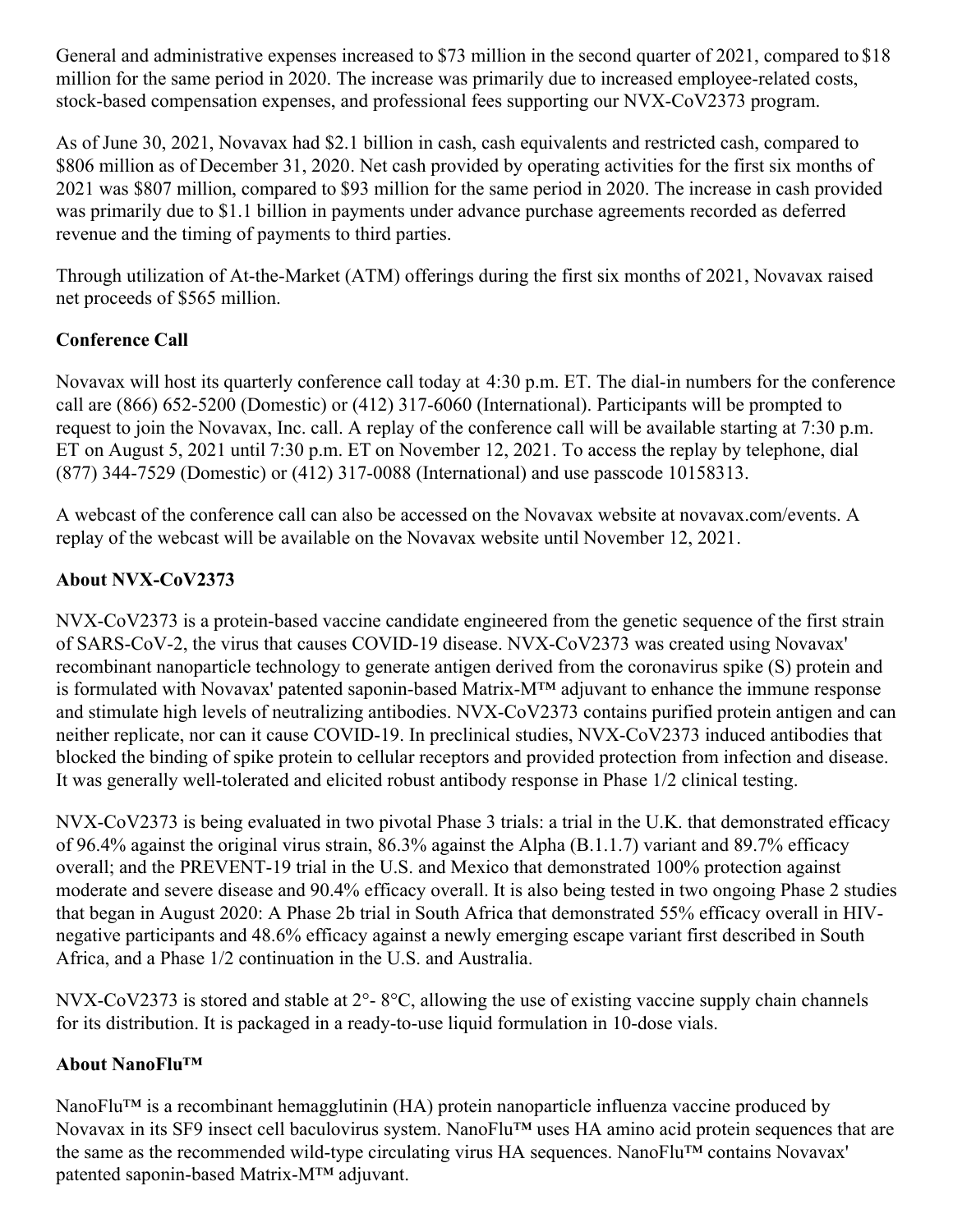### **About Matrix-M™ Adjuvant**

Novavax' patented saponin-based Matrix-M™ adjuvant has demonstrated a potent and well-tolerated effect by stimulating the entry of antigen-presenting cells into the injection site and enhancing antigen presentation in local lymph nodes, boosting immune response.

#### **About Novavax**

Novavax, Inc. (Nasdaq: NVAX) is a biotechnology company that promotes improved health globally through the discovery, development and commercialization of innovative vaccines to prevent serious infectious diseases. The company's proprietary recombinant technology platform combines the power and speed of genetic engineering to efficiently produce highly immunogenic nanoparticles designed to address urgent global health needs. Novavax is conducting late-stage clinical trials for NVX-CoV2373, its vaccine candidate against SARSCoV-2, the virus that causes COVID-19. NanoFlu™, its quadrivalent influenza nanoparticle vaccine, met all primary objectives in its pivotal Phase 3 clinical trial in older adults and will be advanced for regulatory submission. Both vaccine candidates incorporate Novavax' proprietary saponinbased Matrix-M™ adjuvant to enhance the immune response and stimulate high levels of neutralizing antibodies.

For more information, visit [www.novavax.com](https://c212.net/c/link/?t=0&l=en&o=3251498-1&h=933304225&u=https%3A%2F%2Fwww.novavax.com%2F&a=www.novavax.com) and connect with us on [Twitter](https://c212.net/c/link/?t=0&l=en&o=3251498-1&h=3473559103&u=https%3A%2F%2Ftwitter.com%2FNovavax&a=Twitter) and [LinkedIn](https://c212.net/c/link/?t=0&l=en&o=3251498-1&h=477097306&u=https%3A%2F%2Fwww.linkedin.com%2Fcompany%2Fnovavax%2Fmycompany%2F&a=LinkedIn).

#### **Forward-Looking Statements**

Statements herein relating to the future of Novavax, its operating plans and prospects, the ongoing development of NVX-CoV2373 and other Novavax vaccine product candidates, timing of future regulatory filings and actions, anticipated manufacturing capacity, and future availability of NVX-CoV2373 at a global scale are forward-looking statements. Novavax cautions that these forward-looking statements are subject to numerous risks and uncertainties that could cause actual results to differ materially from those expressed or implied by such statements. These risks and uncertainties include challenges satisfying, alone or together with partners, various safety, efficacy, and product characterization requirements, including those related to process qualification and assay validation, necessary to satisfy applicable regulatory authorities; difficulty obtaining scarce raw materials and supplies; resource constraints, including human capital and manufacturing capacity, on the ability of Novavax to pursue planned regulatory pathways; challenges meeting contractual requirements under agreements with multiple commercial, governmental, and other entities; and those other risk factors identified in the "Risk Factors" and "Management's Discussion and Analysis of Financial Condition and Results of Operations" sections of Novavax' Annual Report on Form 10-K for the year ended December 31, 2020 and subsequent Quarterly Reports on Form 10-Q, as filed with the Securities and Exchange Commission (SEC). We caution investors not to place considerable reliance on forward-looking statements contained in this press release. You are encouraged to read our filings with the SEC, available at [www.sec.gov](https://c212.net/c/link/?t=0&l=en&o=3251498-1&h=740644729&u=http%3A%2F%2Fwww.sec.gov%2F&a=www.sec.gov) and [www.novavax.com](https://c212.net/c/link/?t=0&l=en&o=3251498-1&h=689900521&u=http%3A%2F%2Fwww.novavax.com%2F&a=www.novavax.com), for a discussion of these and other risks and uncertainties. The forward-looking statements in this press release speak only as of the date of this document, and we undertake no obligation to update or revise any of the statements. Our business is subject to substantial risks and uncertainties, including those referenced above. Investors, potential investors, and others should give careful consideration to these risks and uncertainties.

### **NOVAVAX, INC. CONDENSED CONSOLIDATED STATEMENTS OF OPERATIONS (in thousands, except per share information) (unaudited)**

**Three Months Ended Six Months Ended**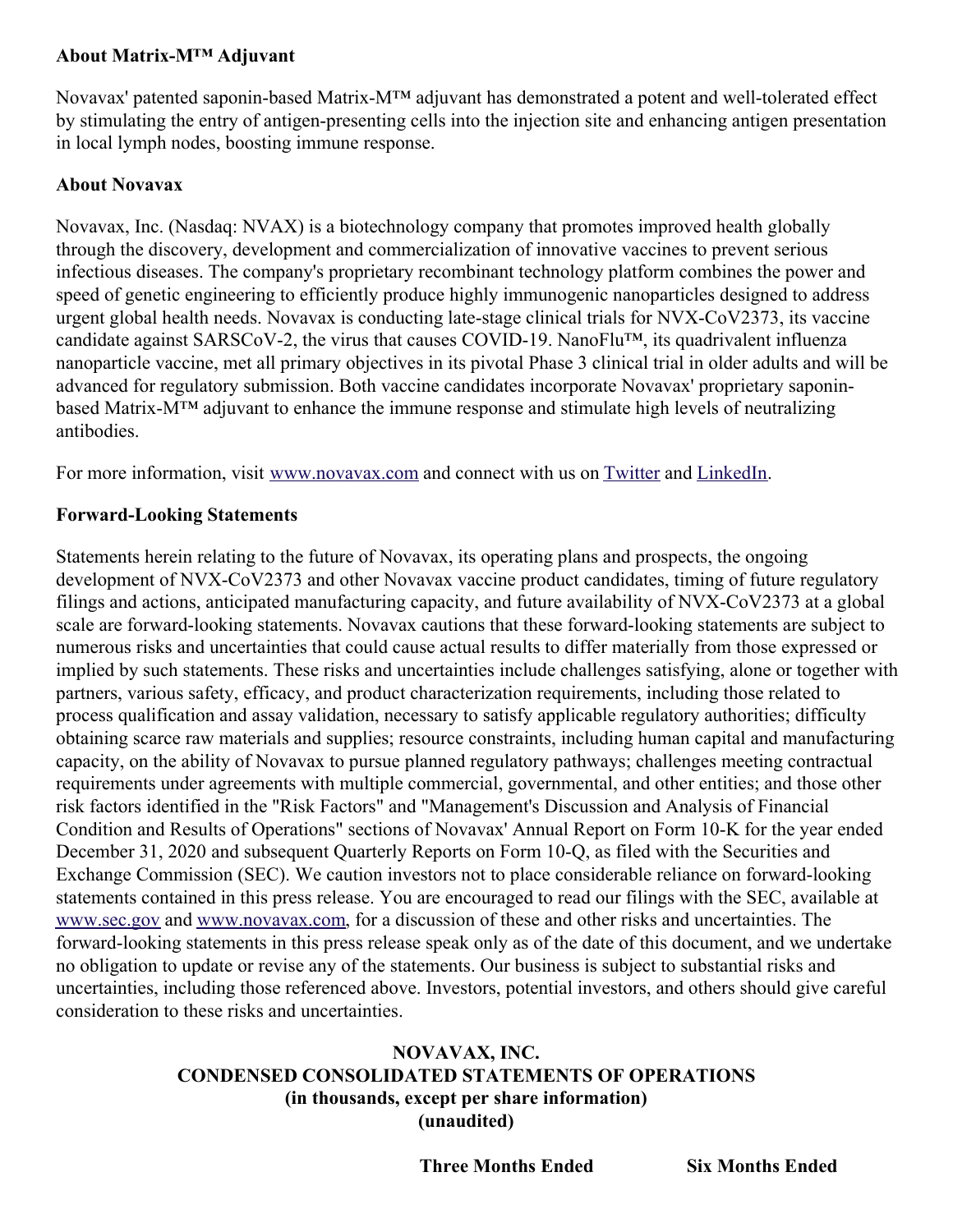|                                                                            | June 30,                |                | June 30,      |              |
|----------------------------------------------------------------------------|-------------------------|----------------|---------------|--------------|
|                                                                            | 2021                    | 2020           | 2021          | 2020         |
| Revenue                                                                    | 298,017<br>-S           | 35,538<br>\$   | 745,246<br>\$ | 38,915<br>S  |
| Expenses:                                                                  |                         |                |               |              |
| Research and development                                                   | 570,685                 | 34,846         | 1,163,356     | 51,741       |
| General and administrative                                                 | 73,161                  | 17,719         | 136,351       | 27,098       |
| Total expenses                                                             | 643,846                 | 52,565         | 1,299,707     | 78,839       |
| Loss from operations                                                       | (345, 829)              | (17, 027)      | (554, 461)    | (39, 924)    |
| Interest income (expense), net                                             | (5,599)                 | (3,106)        | (10,076)      | (6,074)      |
| Other income (expense)                                                     | 2,659                   | 2,612          | (3,934)       | 2,613        |
| Net loss before income tax expense                                         | (348, 769)              | (17, 521)      | (568, 471)    | (43, 385)    |
| Income tax expense                                                         | 3,548                   |                | 6,565         |              |
| Net loss                                                                   | \$ (352,317)            | (17,521)<br>\$ | \$ (575,036)  | \$(43,385)   |
| Basic and diluted net loss per share<br>Basic and diluted weighted average | (4.75)<br>$\mathbf{\$}$ | \$<br>(0.30)   | S<br>(7.82)   | (0.84)<br>\$ |
| number of common shares outstanding                                        | 74,118                  | 58,618         | 73,580        | 51,401       |

### **SELECTED CONSOLIDATED BALANCE SHEET DATA (in thousands)**

|                            | <b>June 30,</b><br>2021<br>(unaudited) |           | <b>December 31, 2020</b> |           |
|----------------------------|----------------------------------------|-----------|--------------------------|-----------|
| Cash and cash equivalents  | S                                      | 2,074,880 | \$                       | 553,398   |
| Marketable securities      |                                        |           |                          | 157,649   |
| Total restricted cash      |                                        | 47,859    |                          | 95,340    |
| Total current assets       |                                        | 2,354,992 |                          | 1,248,203 |
| Working capital            |                                        | 703,476   |                          | 668,531   |
| Total assets               |                                        | 2,749,587 |                          | 1,582,479 |
| Notes payable              |                                        | 322,746   |                          | 322,035   |
| Total stockholders' equity |                                        | 745,562   |                          | 627,209   |

### **Contacts:**

**Investors** Novavax, Inc. Erika Schultz | 240-268-2022 [ir@novavax.com](mailto:ir@novavax.com)

Solebury Trout Alexandra Roy | 617-221-9197 [aroy@soleburytrout.com](mailto:aroy@soleburytrout.com)